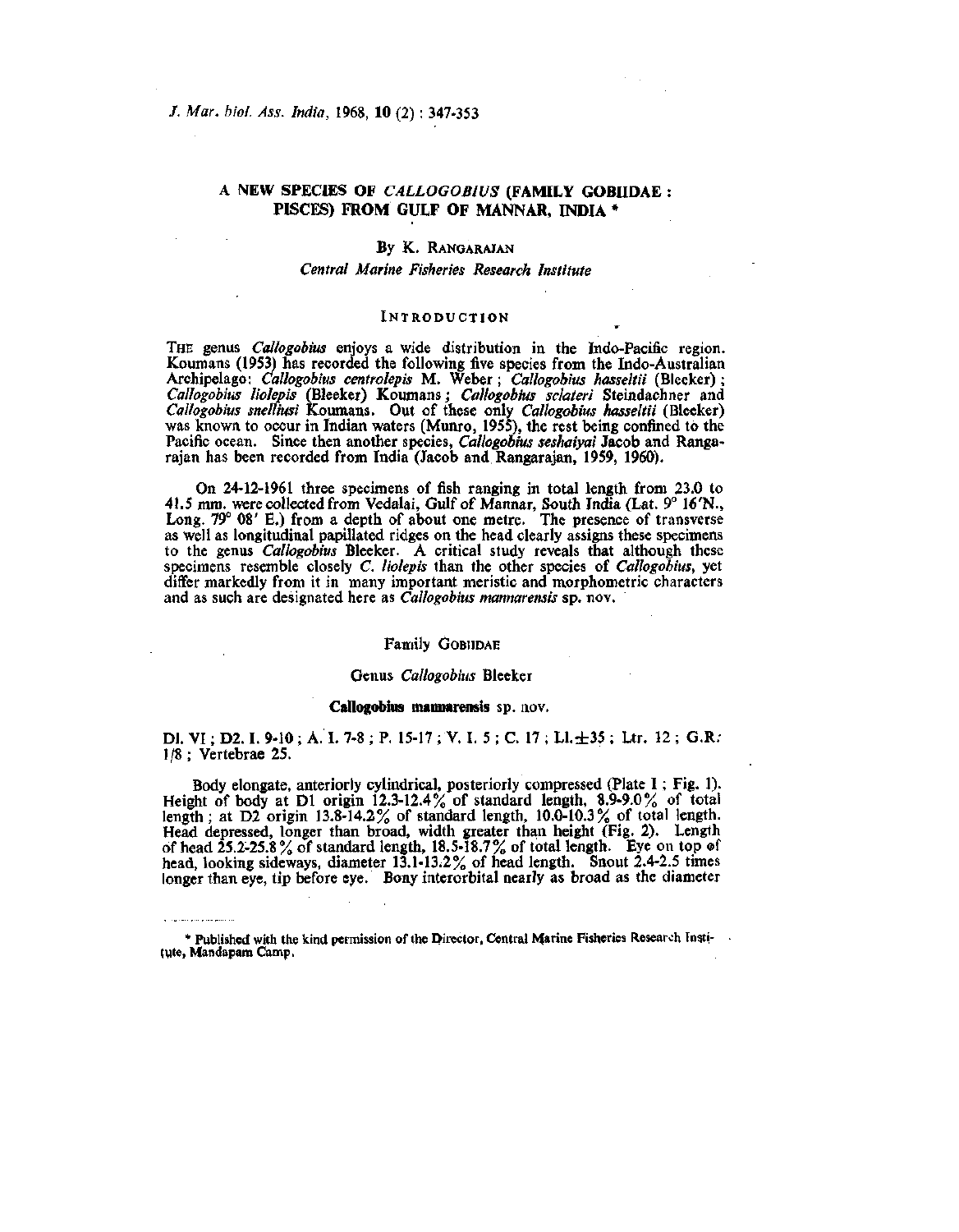of the eye. Nostrils tubular, posterior slightly longer. Cleft of mouth oblique, posterior margin of maxilla stops far in front of eye in level with the vertical through the anterior nostril. Teeth uniserial near suspension and biserial at the sides of lower jaw (Figs. 5, 6). A third row of 4-5 enlarged teeth near symphysis (Fig. 7). Teeth at the sides.of lower jaw slightly short, curved and bluntly pointed (Fig. 8). Teeth biserial in the upper jaw (Fig. 9), those near symphysis (Fig. 10) longer than the rest (Fig. 11). No teeth on vomer and palatine. Tongue free, rounded. A short curved mucous canal along the inner edge of each eye, inter-connected by a short horizontal branch at the level of the posterior border of eye, the ends of the canal terminating in pores, one anterior and another posterior to eye. Mucous canals absent on cheek and opercle. Scales thin, irregularly arranged, cycloid throughout (Fig. 4), covered by a thin granulous skin and not visible externally. In a specimen cleared and stained in Alizarin red, it is noticed that the entire dorsum before first dorsal, cheek, opercle, base of pectoral and breast naked. Belly, sides of body, dorsal and ventral side of the caudal peduncle covered with cycloid scales. About 35 scales from axil to caudal base. Scales anteriorly small, circular, posteriorly large and slightly elongated. 12 transversal lines of scales counted from the origin of the second dorsal fin downwards and 8 from ths end of second dorsal fin downwards. Gill openings not continued forward and the isthmus broad. 8 short gill rakers along the lower limb of the left outer gill arch (Fig. 12). About 16 rows of cutaneous papillae on the sides from axil to caudal base, most of them arranged transversally, few longitudinally. The first dorsal connected to the base of second by a low, thin membrane. First dorsal fin obtuse, lower than height of body, fourth spine longest. Second dorsal higher than first, nearly as high as body, posteriorly pointed, eighth ray longest. Last rays of second dorsal and anal nearly reach the base of dorsal and ventral caudal lobes respectively. Ventral shorter than head, does not reach, and volutal valual, lobes respectively. I vellifall<br>chorter than head, does not reach, anal, extend a little beyond the vertical from the shorter than head, does not reach anal, exicute a mule beyond the vertical from the<br>hase of the last dorsal spine. Basal membrane fairly well developed, thin (Fig. 3). pase of the fast dorsal spine. Basal includitatie fairly well developed, thin (Fig. 3).<br>Dectarel longer than head, extend a little beyond the origin of second dorsal and rectoral longer than nead, extend a fittie beyond the origin of second dorsal and<br>when fully expanded hides the first dorsal completely. Caudal fin oblong, longer when runy.<br>than head.

*Colour of live specimen :* Ground colour of body slightly pinkish. Four narrow brownish bands radiate from eye, one extending forward to snout, another to the operculum, third one towards occiput and the fourth from eye to eye. Anterior half of posterior tubular nostril brownish. In between the posterior nostrils a group of papillae on either side brownish. A few scattered brown spots over occiput. A broad brown band across the nape extending from the operculum of one side to the other, mid-dorsally very broad, the concave posterior border extending behind the vertical passing through the base of pectoral. A scarlet patch enclosed by dark margin on the pectoral fin near the base extending from the third to thirteenth ray. . Few isolated scarlet spots on the middle of pectoral. Pearly white patches at the ventral base of pectoral and on the middle of the fin. A saddleshaped brown patch across the dorsum in front of first dorsal. A broad posteriorly slanting scarlet band in the middle of first dorsal, the lower border extending upto or slightly below the mid-lateral line. Posteriorly the first dorsal bluish white, tip of fin transparent. An elongated brown patch on either side of body below the anterior third of second dorsal base. A wide posteriorly slanting scarlet band in the middle of second dorsal extending beyond the base of the anal fin. Posterior to this band the summit of second dorsal bluish white. An elongated brown patch on the dorsal side of caudal peduncle. A vertical brown band at the base of caudal fin with bluish white posterior border. A large scarlet patch over the caudal fin extending over three-fourths of the fin, Posteriorly the caudal fin bluish white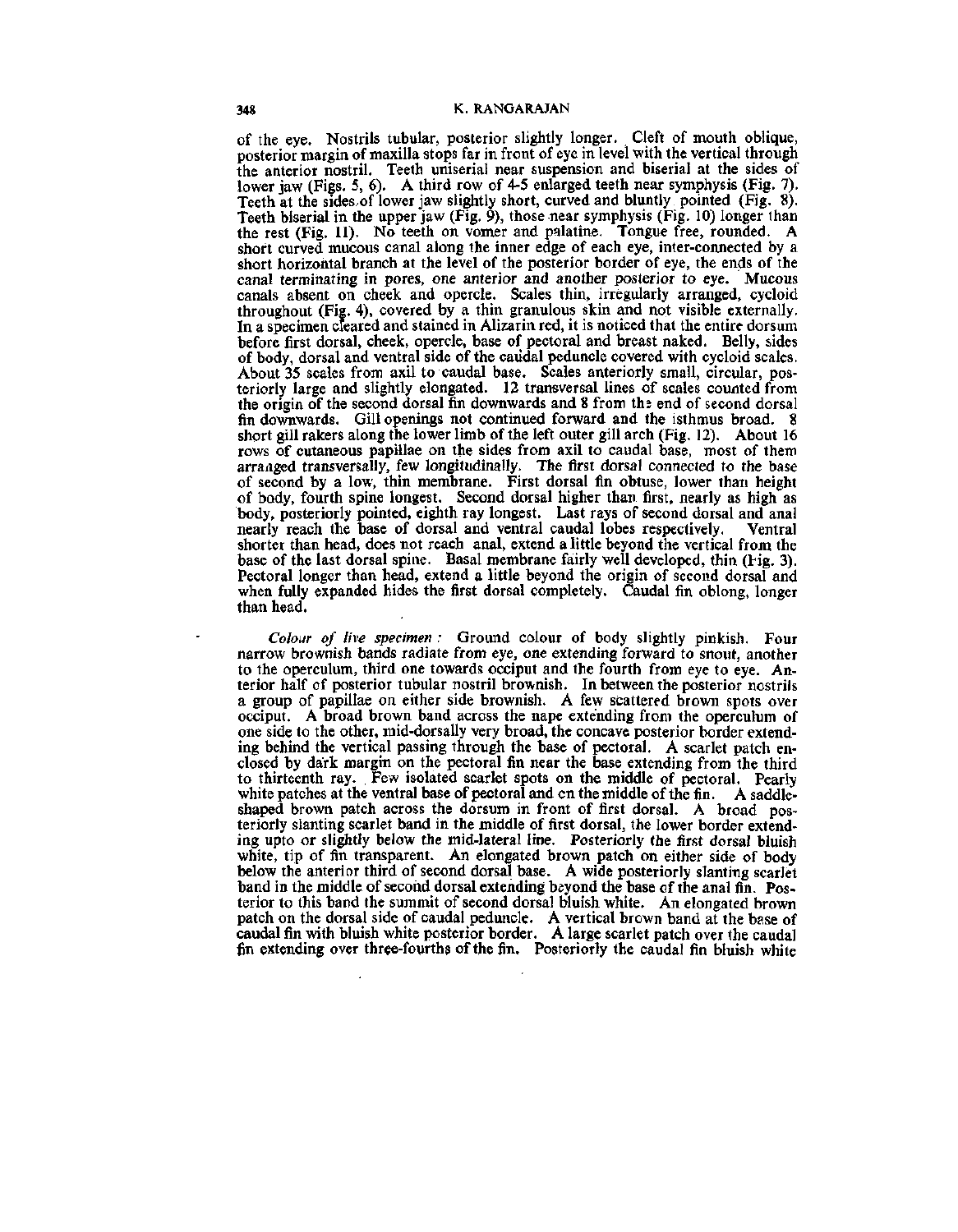

FIG. 1. Side view of *Callogobius mannarensis*. FIG. 2. Enlarged dorsal view of head.<br>FIG. 3. Ventral fin with basal membrane. FIG. 4. Scale from the caudal peduncle. FIG. 5.<br>Dorsal view of the lower jaw. FIG. 6. Side view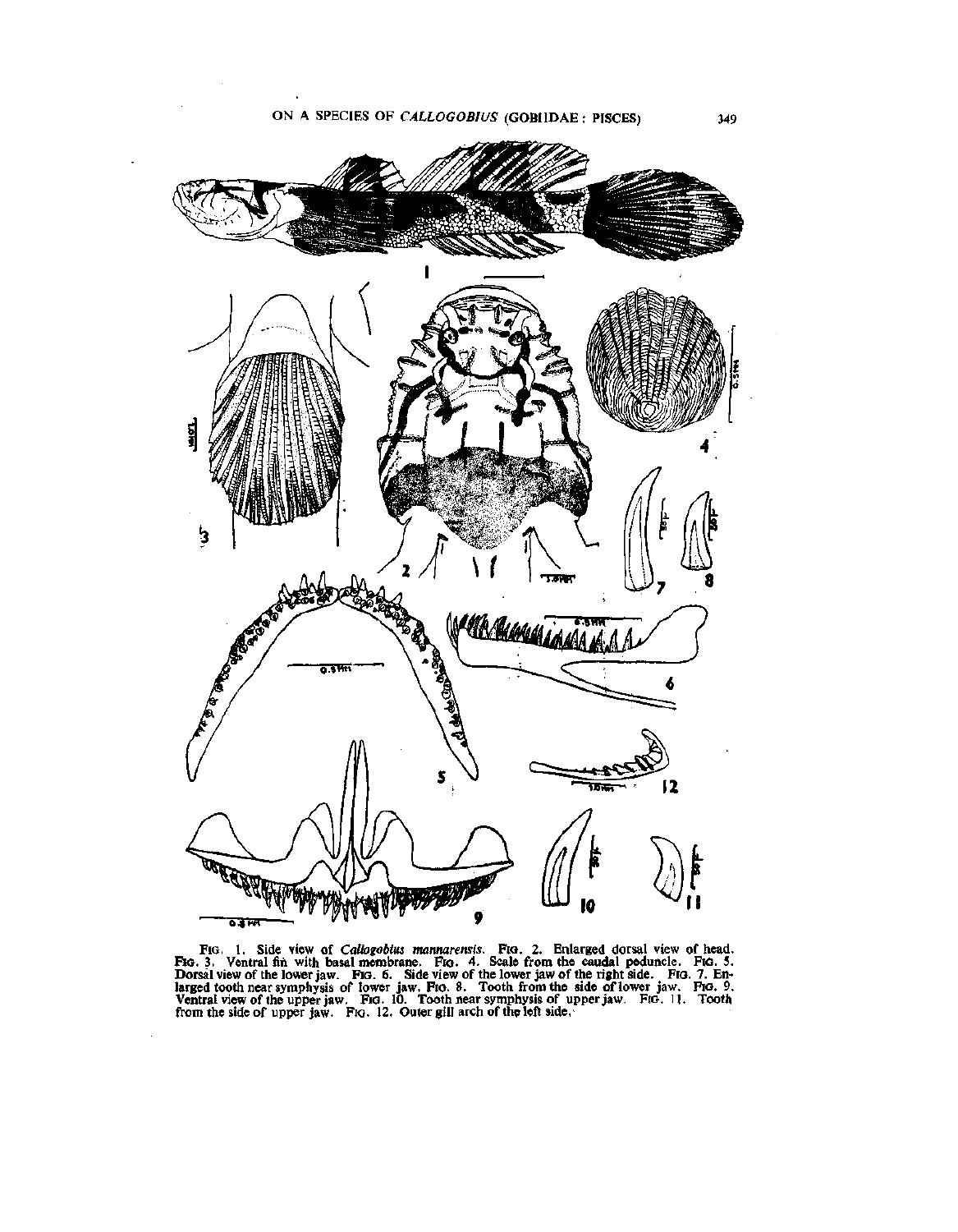and the tip transparent. A few isolated brown patches on the anal fin and on the  $\bullet$ basal membrane of the ventral.

*Colour in formalin :* The bluish white colour over the dorsal fins and the caudal fin disappears. So also the pearly white patches at the base and middle of pectoral fin. Rest of colour are more or less permanent the scarlet patches tending to be brownish due to preservation.

The detailed precision measurements of the holotype and paratype, converted into thousandths of standard length are given in Table 1. The various measurement swere taken under the low power of a binocular in combination with an ocular disc.

|     |                               | Holotype | Paratype              |
|-----|-------------------------------|----------|-----------------------|
|     |                               | mm.      | mm.                   |
| ι.  | Standard length               | 28.3 mm. | $30.2 \, \text{mm}$ . |
| 2.  | Length of head                | 258      | 252                   |
| 3.  | Length of snout               | 86       | 78                    |
| 4.  | Diameter of eye               | 34       | 33                    |
| 5.  | Bony interorbital distance    | 33       | 32                    |
| 6.  | Length of maxilla             | 62       | 63                    |
| Ϋ,  | Greatest width of head        | 216      | 215                   |
| 8.  | Height of head                | 157      | 161                   |
| 9.  | Snout to Dl origin            | 345      | 336                   |
| 10. | Snout to D2 origin            | 545      | 534                   |
| 11. | Prepectoral distance          | 265      | 258                   |
| 12. | Preventral distance           | 283      | 285                   |
| 13. | Preanal distance              | 615      | 632                   |
| 14. | Length of pectoral fin        | 317      | 338                   |
| 15. | Length of ventral fin         | 215      | 223                   |
| 16. | Length of caudal fin          | 385      | 392                   |
| 17. | Depth at D1 origin            | 123      | 124                   |
| 18. | Depth at D2 origin            | 138      | 142                   |
| 19. | Height of caudal peduncle     | 108      | 109                   |
| 20. | Length of base of D1          | 191      | 188                   |
| 21. | Length of base of D2          | 302      | 293                   |
| 22. | Length of base of anal        | 191      | 186                   |
| 23. | Height of first dorsal        | 108      | 92                    |
| 24. | Height of second dorsal       | 138      | 121                   |
| 25. | Height of anal                | 68       | 69                    |
| 26. | Last dorsal ray to caudal fin | 129      | 134                   |
| 27. | Last anal ray to caudal fin   | 157      | 155                   |
| 28. | Length of anal papilla        | 28       | 29                    |

TABLE I

The main characters of *Callogobius mannarensis* and the closely related *Callogobius liolepis* are summarized in Table 2. The different measurements for *C. liolepis* in the table are after Koumans (1953) and have been converted into thousandths pf standard length for easy comparison.

#### **DISCUSSION**

The various species of *Callogobius* occurring in the Indo-Australian Archipelago have been classified into two major groups by Koumans (1953) based on the type of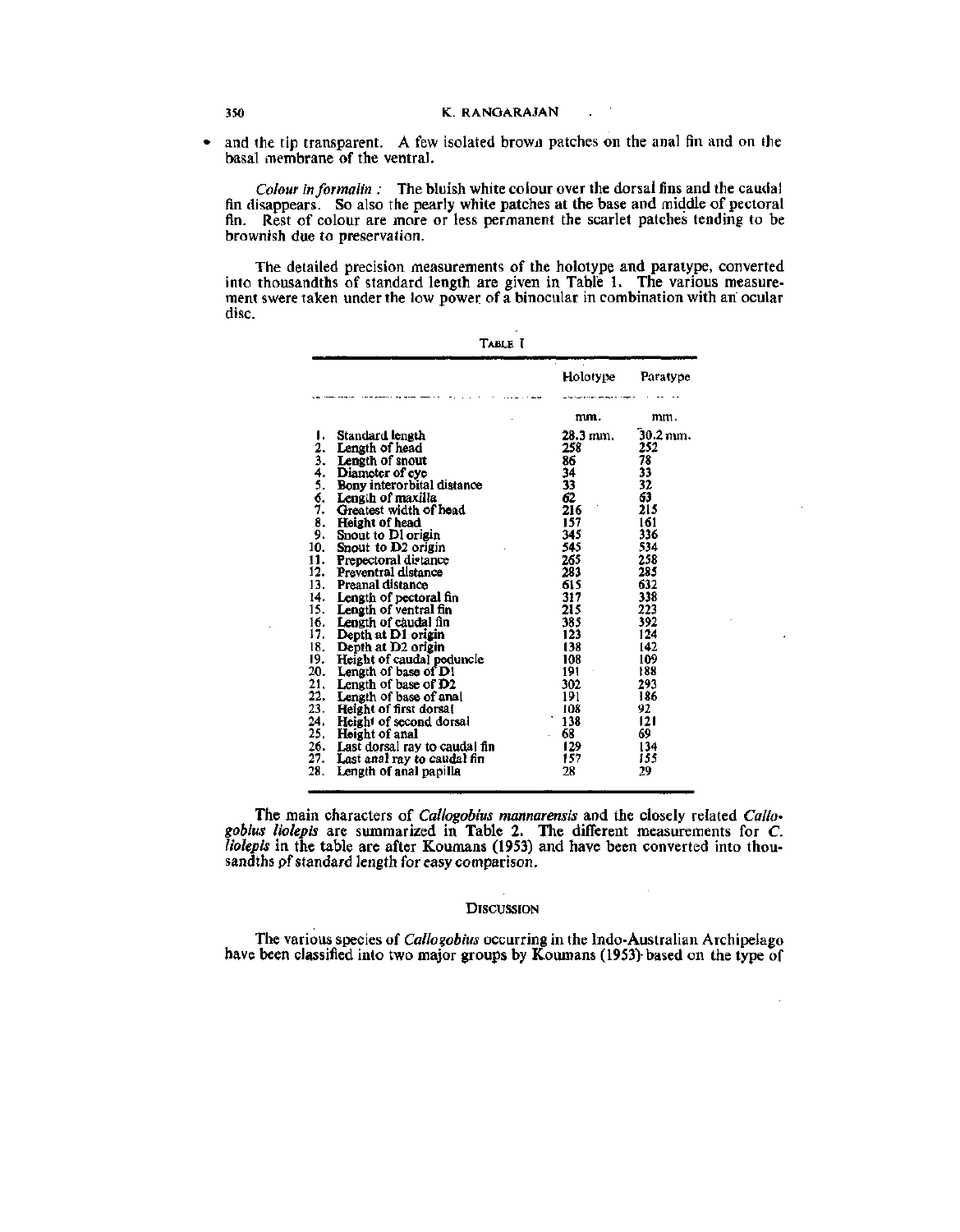scale found on various regions of the body. Out of the five species described by Koumans *(op. cit.)* only in *C. liolepis* the scales are cycloid throughout the body.

|     |                       | Callogobius<br>mannarensis Sp. nov.                         | Callogobius<br>liolepis (Bleeker) Koumans |
|-----|-----------------------|-------------------------------------------------------------|-------------------------------------------|
|     | First dorsal          | VI                                                          | VI                                        |
| 2.  | Second dorsal         | $I.9-10$                                                    | $I.8-9$                                   |
| 3.  | Anal                  | $1.7 - 8$                                                   | J. 8-9                                    |
| 4.  | Pectoral              | $15 - 17$                                                   | 21                                        |
| 5.  | LI.                   | ± 35                                                        | ± 45                                      |
| 6.  | Ltr.                  | 12                                                          | 12                                        |
| 7.  | Predorsal scale       | Absent                                                      | $+17$                                     |
| 8.  | Height of body        | At D1 123-124 S.L.                                          | 143-154 S.L.                              |
|     |                       | At D2 138-142 S.L.                                          |                                           |
|     | 9. Length of head     | 252-258 S.L.                                                | 286 S.L.                                  |
| 10. | Diameter of eye       | 7.5-7.6 in head                                             | About 5 in head                           |
| 11, | Length of snout       | $2.4 - 2.5$ times eye                                       | Longer than eye                           |
| 12. | Maxillary             | Stops far in front of eye                                   | Extends a little behind eye               |
| 13. | Teeth                 | In two rows. An outer en-                                   | In several rows, outer row en-            |
|     |                       | larged row near symphysis of                                | larged                                    |
|     |                       | lower jaw                                                   |                                           |
| 14. | Scales                | Cycloid throughout                                          | Cycloid throughout                        |
| 15. | Head above behind eye | Naked                                                       | Scaled                                    |
| 16. | Cheek and opercle     | Naked                                                       | Naked                                     |
| 17. | <b>Breast</b>         | Naked                                                       | Scaled                                    |
| 18. | First dorsal fin      | Lower than body                                             | Lower than body                           |
| 19. | Second dorsal fin     | <b>Higher than first dorsal</b>                             | Higher than first dorsa!                  |
| 20. | Anal fin              | Shorter than first dorsal                                   | Higher than first dorsal                  |
| 21. | Pectoral fin          | $1.2 - 1.3$ times head                                      | Nearly as long as head                    |
| 22. | Ventral fin           | Shorter tan head                                            | Shorter than head                         |
| 23. | Caudal fin            | Longer than head                                            | Shorter than head                         |
| 24. | Papillac on body      | About 16 transverse rows from Absent<br>axil to caudal base |                                           |

TABLE II

In the other four species (C. *centrolepis, C. hasseltii, C. sclateri* and C. *snelliusi)* the scales are cycloid anteriorly and ctenoid posteriorly. According to this classification, C. *seshaiyai* which was reported from Porto Novo, South India, by Jacob and Rangarajan (1959, 1960) falls into the latter group since in that species also the scales on the posterior region of the body are ctenoid. As will be seen from the above description C *mannarensis* is very close to *C. liolepis* in the nature of the scales above description c, *mannurensis* is very cross to c, *noteps in the matter* of the search in body as well as the size of the bony interorbital. However, it differs markedly from *C. liolepis* in various morphometric measurements and meristic counts as shown in Table 2. *C. mannarensis* can easily be differentiated from C. *liolepis* by the slightly greater number of rays in second dorsal, lesser number of rays in pectoral, absence of predorsal scales, naked breast, greater height of body and length of head, much smaller eyes, maxilla which stops far in front of eye, greater length of pectoral and caudal and presence of number of transverse rows of papillae along the sides of the body. Moreover the colouration of C. *mannarensis* is also markedly different as shown in the description.

To accommodate C. *seshaiyai* as well as C. *mannarensis* a revised key for the identification of the Indo-Australian species of *Callogobius* is given below,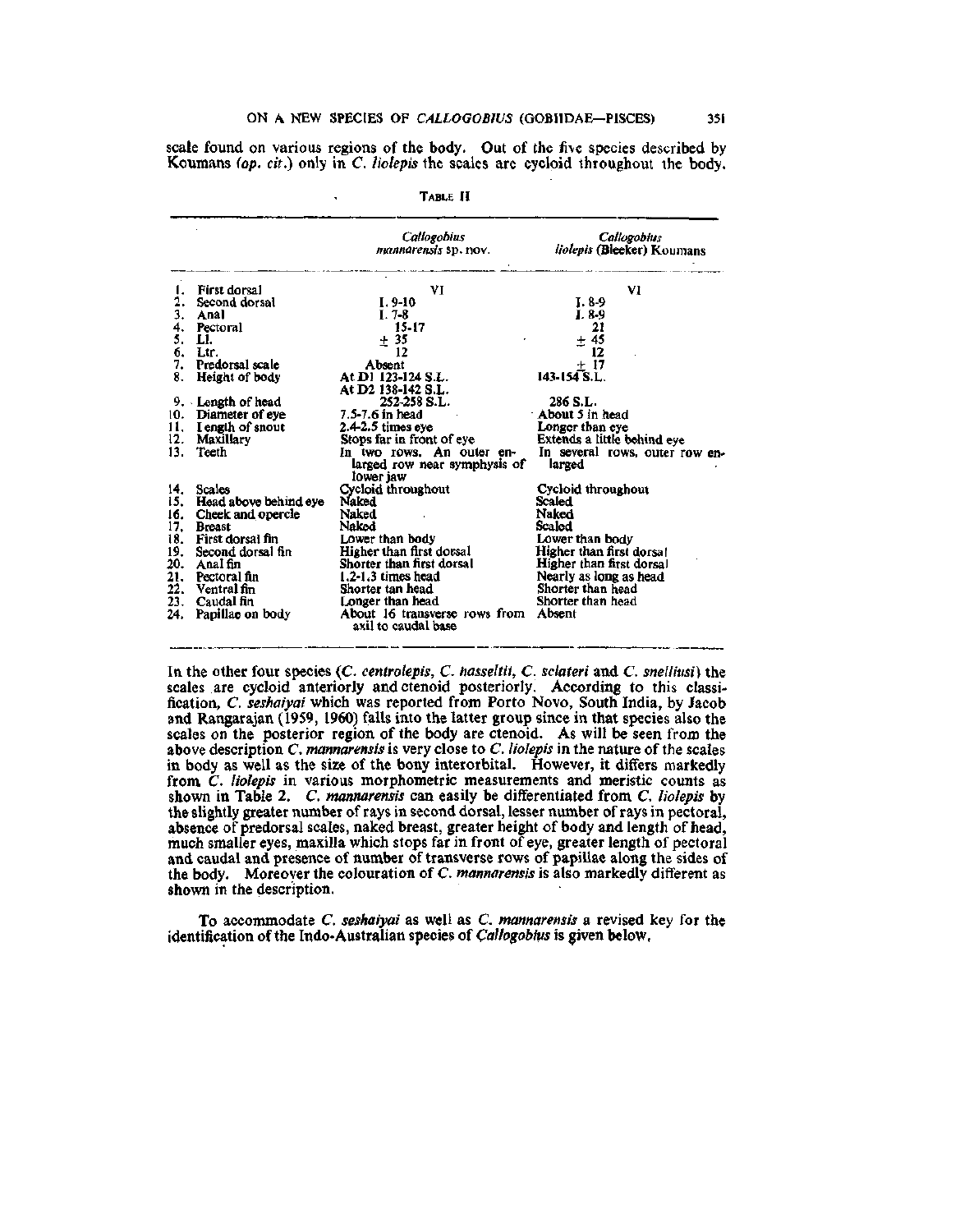### 352 K. RANGARAJAN

## *Key to the Indo-Australim Species of* Callogobius

|    | 1. All scales of body cycloid. Cheek and opercle naked. Interorbital as<br>Scales posteriorly ctenoid, anteriorly cycloid. Cheek and opercle scaled. |
|----|------------------------------------------------------------------------------------------------------------------------------------------------------|
|    | 2. Predorsal scales present. Head above behind eye and breast scaled.<br>Maxillary extends a little behind eye. P. 21. Teeth in several rows         |
|    | Predorsal scales absent. Head above behind eye and breast naked.<br>Maxillary stops far in front of eye. P. 15-17. Teeth biserial                    |
|    |                                                                                                                                                      |
|    |                                                                                                                                                      |
| 5. |                                                                                                                                                      |
|    |                                                                                                                                                      |

The type specimens have been deposited in the museum of the Central Marine Fisheries Research Institute, Mandapam Camp, and are assigned the following numbers.

Holotype : CMFRI. No. 102. A specimen measuring 28.3 mm. in standard length.

Paratype : CMFRI. No. 103. A specimen measuring 30.2 mm. in standard length.

Type locality : Near Vedalai, Gulf of Mannar, South India, from a depth of about a metre, sandy bottom.

## **SUMMARY**

The paper describes a new species of fish belonging to the genus *Callogobius*  Bleeker. Its systematic position in relation to the other known species of the genus from the Indo-Australian Archipelago has been discussed. A revised key has also been provided for the identification of the various species of *Callogobius* occurring in the Indo-Australian Archipelago.

### **ACKNOWLEDGEMENTS**

I am grateful to Dr. S. Jones, Director, Central Marine Fisheries Research Institute, Mandapam Camp, for his encouragement, I wish to express my sincere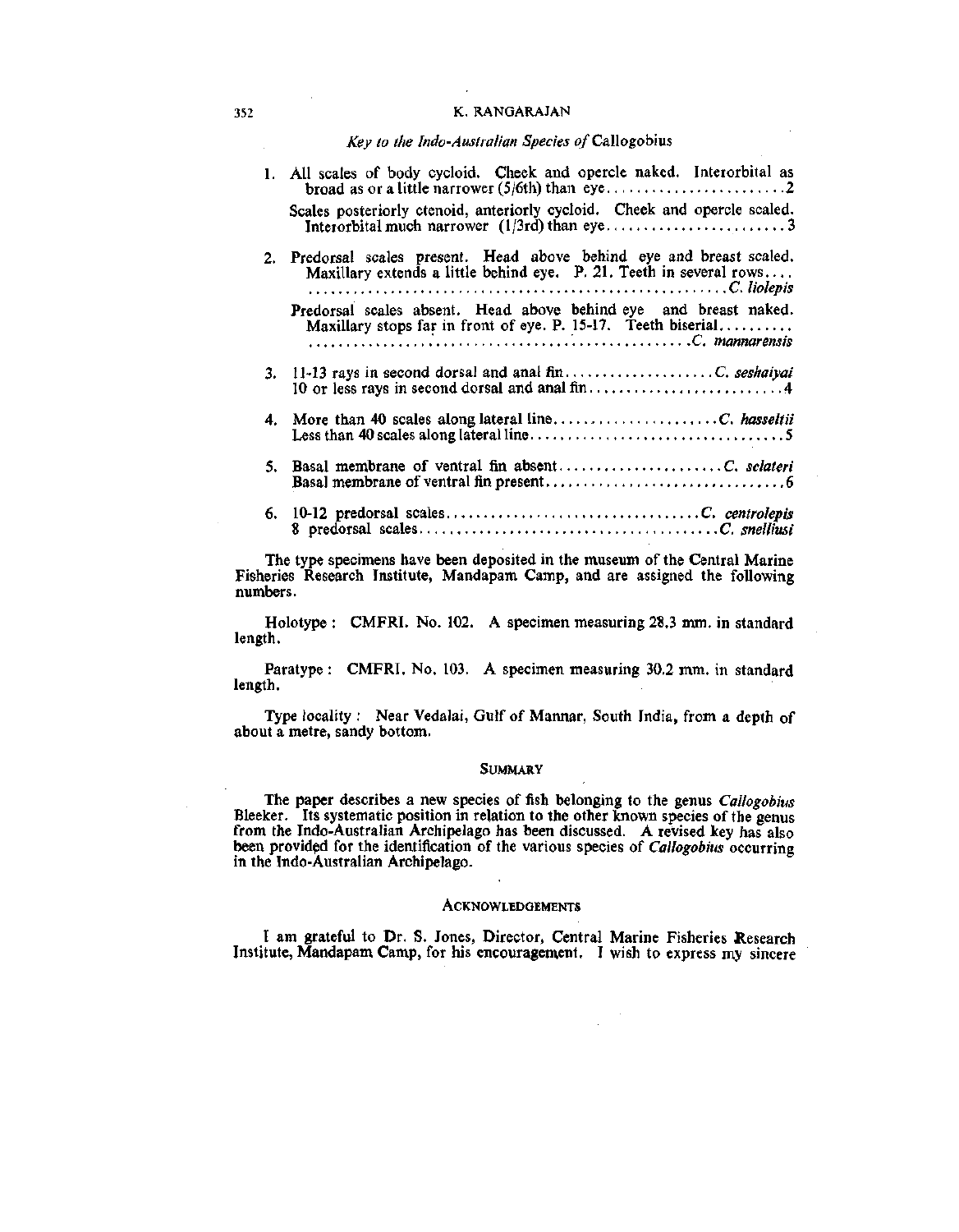

PLATE 1. *Dorsal and side view of Callogobius mannarensis.* Holotype.